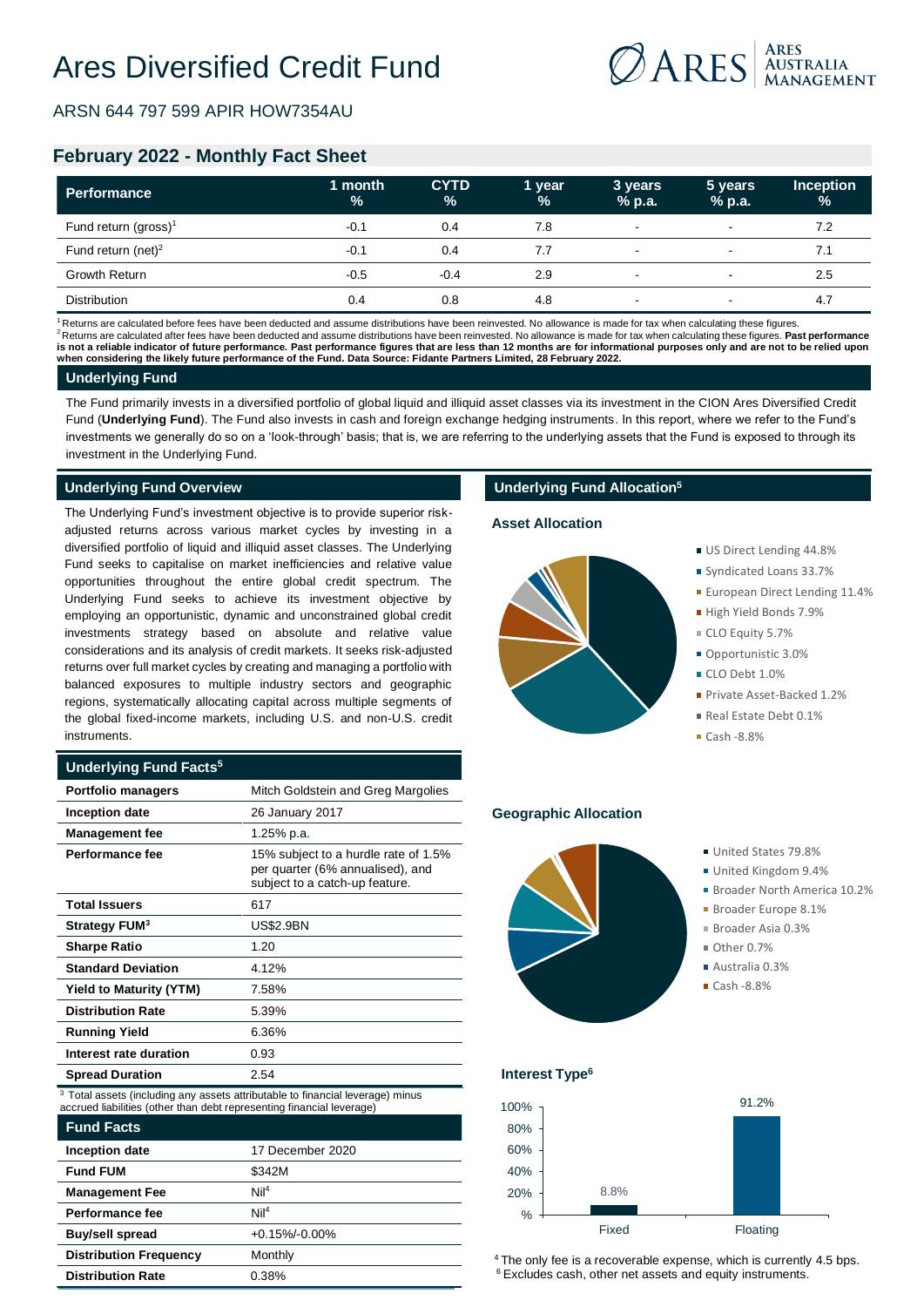

| Underlying Fund Top 10 Holdings <sup>5</sup> |         |  |  |
|----------------------------------------------|---------|--|--|
| Global Medical Response, Inc.                | 1.3%    |  |  |
| Cornerstone OnDemand, Inc.                   | 1.2%    |  |  |
| Athenahealth                                 | 1.2%    |  |  |
| <b>TurnPoint Services</b>                    | 1.2%    |  |  |
| High Street Insurance Partners               | 1.2%    |  |  |
| CEP V 15 Midco Limited (aka Mak System)      | 0.9%    |  |  |
| <b>DigiCert</b>                              | $0.9\%$ |  |  |
| Ellucian                                     | 0.9%    |  |  |
| DecoPac, Inc.                                | 0.8%    |  |  |
| European Camping Group                       | $0.7\%$ |  |  |

| Underlying Fund Industry Allocation <sup>5</sup> |         |
|--------------------------------------------------|---------|
| Software & Services                              | 20.9%   |
| <b>Health Care Equipment &amp; Services</b>      | $9.9\%$ |
| <b>Capital Goods</b>                             | 9.5%    |
| Diversified Financials                           | 9.1%    |
| Commercial & Professional Services               | 8.2%    |
| <b>Structured Products</b>                       | $8.0\%$ |
| <b>Consumer Services</b>                         | 7.8%    |
| Insurance                                        | $7.0\%$ |
| Other                                            | 28.3%   |
| Cash                                             | $-8.8%$ |

<sup>5</sup>As of 28 February 2022. Holdings and allocations, unless otherwise indicated, are based on the total portfolio and subject to change without notice. Data shown is for informational purposes only and not a recommendation to buy or sell any security.



<sup>6</sup>**As of 28 February 2022. Returns of the CION Ares Diversified Credit Fund Class I Shares. Returns are in USD and include reinvestment of distributions and reflect fund expenses inclusive of recoupment of previously provided expense support. The estimated expense ratio is 3.52%. Expense ratios are annualised and calculated as a percentage of estimated average net assets. Share values will fluctuate, therefore if repurchased, they may be worth more or less than their original cost. Past performance is not indicative of future results. The performance shown is on a 'look-through' basis to the performance of the Underlying Fund. The performance of the Fund may not exactly replicate the performance of the Underlying Fund.**

*The outbreak of a novel and highly contagious form of coronavirus ("COVID-19"), which the World Health Organization has declared to constitute a pandemic, has resulted in numerous deaths, adversely impacted global commercial activity and contributed to significant volatility in certain equity and debt markets. The global impact of the outbreak is rapidly evolving, and many countries have reacted by instituting quarantines, prohibitions on travel and the closure of offices, businesses, schools, retail stores and other public venues. Businesses are also*  implementing similar precautionary measures. Such measures, as well as the general uncertainty surrounding the dangers and impact of *COVID-19, are creating significant disruption in supply chains and economic activity and are having a particularly adverse impact on energy, transportation, hospitality, tourism, entertainment and other industries. The impact of COVID-19 has led to significant volatility and declines in the global financial markets and oil prices and it is uncertain how long this volatility will continue. As COVID-19 continues to spread, the potential impacts, including a global, regional or other economic recession, are increasingly uncertain and difficult to assess. Any public health emergency, including any outbreak of COVID-19 or other existing or new epidemic diseases, or the threat thereof, and the resulting financial and economic market uncertainty could have a significant adverse impact on the Fund, the value of its investments and its portfolio companies. The performance and portfolio company information herein is as of the dates herein and not all of the effects, directly or indirectly, resulting from COVID-19 and/or the current market environment may be reflected herein. The full impact of COVID-19 and its ultimate potential effects on portfolio company performance and valuations is particularly uncertain and difficult to predict.*